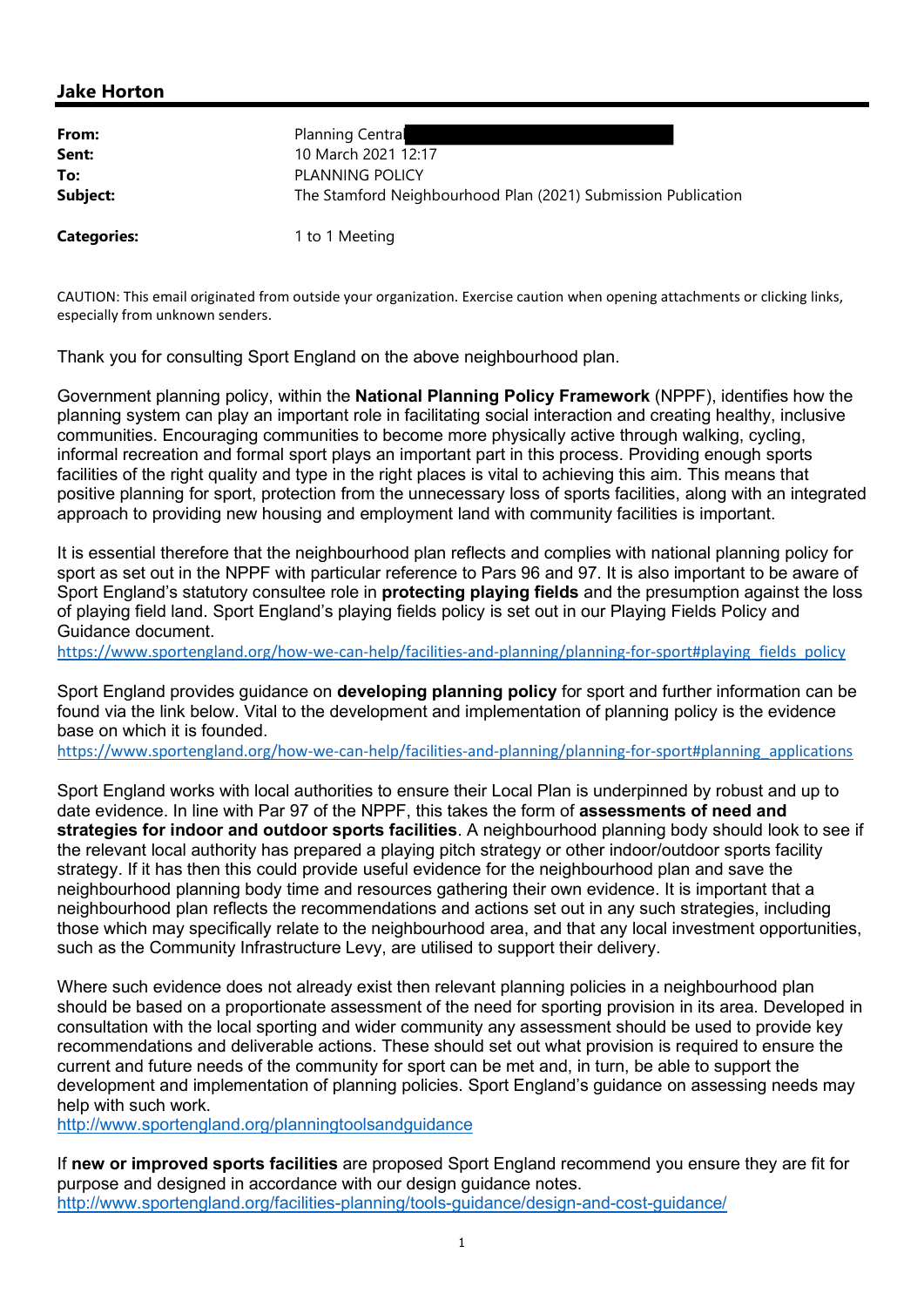Any new housing developments will generate additional demand for sport. If existing sports facilities do not have the capacity to absorb the additional demand, then planning policies should look to ensure that new sports facilities, or improvements to existing sports facilities, are secured and delivered. Proposed actions to meet the demand should accord with any approved local plan or neighbourhood plan policy for social infrastructure, along with priorities resulting from any assessment of need, or set out in any playing pitch or other indoor and/or outdoor sports facility strategy that the local authority has in place.

In line with the Government's NPPF (including Section 8) and its Planning Practice Guidance (Health and wellbeing section), links below, consideration should also be given to how any new development, especially for new housing, will provide opportunities for people to lead healthy lifestyles and create healthy communities. Sport England's Active Design guidance can be used to help with this when developing planning policies and developing or assessing individual proposals.

Active Design, which includes a model planning policy, provides ten principles to help ensure the design and layout of development encourages and promotes participation in sport and physical activity. The guidance, and its accompanying checklist, could also be used at the evidence gathering stage of developing a neighbourhood plan to help undertake an assessment of how the design and layout of the area currently enables people to lead active lifestyles and what could be improved.

NPPF Section 8: https://www.gov.uk/guidance/national-planning-policy-framework/8-promoting-healthycommunities

PPG Health and wellbeing section: https://www.gov.uk/guidance/health-and-wellbeing

Sport England's Active Design Guidance: https://www.sportengland.org/activedesign

(Please note: this response relates to Sport England's planning function only. It is not associated with our funding role or any grant application/award that may relate to the site.)

If you need any further advice, please do not hesitate to contact Sport England using the contact details below.

Yours sincerely,

Planning Administration Team

| [shalp protect your privacy, Microsoft Office prevented automatic document of this picture from the Internal.<br>Apartmepend<br>× |  |  |
|-----------------------------------------------------------------------------------------------------------------------------------|--|--|
| To help pretent your pricess, Homes E-Filee precented automate download of this picture from the Internet. This prices<br>×       |  |  |
|                                                                                                                                   |  |  |

We have updated our Privacy Statement to reflect the recent changes to data protection law but rest assured, we will continue looking after your personal data just as carefully as we always have. Our Privacy Statement is published on our website, and our Data Protection Officer can be contacted by emailing Louise Hartley

The information contained in this e-mail may be subject to public disclosure under the Freedom of Information Act 2000. Additionally, this email and any attachment are confidential and intended solely for the use of the individual